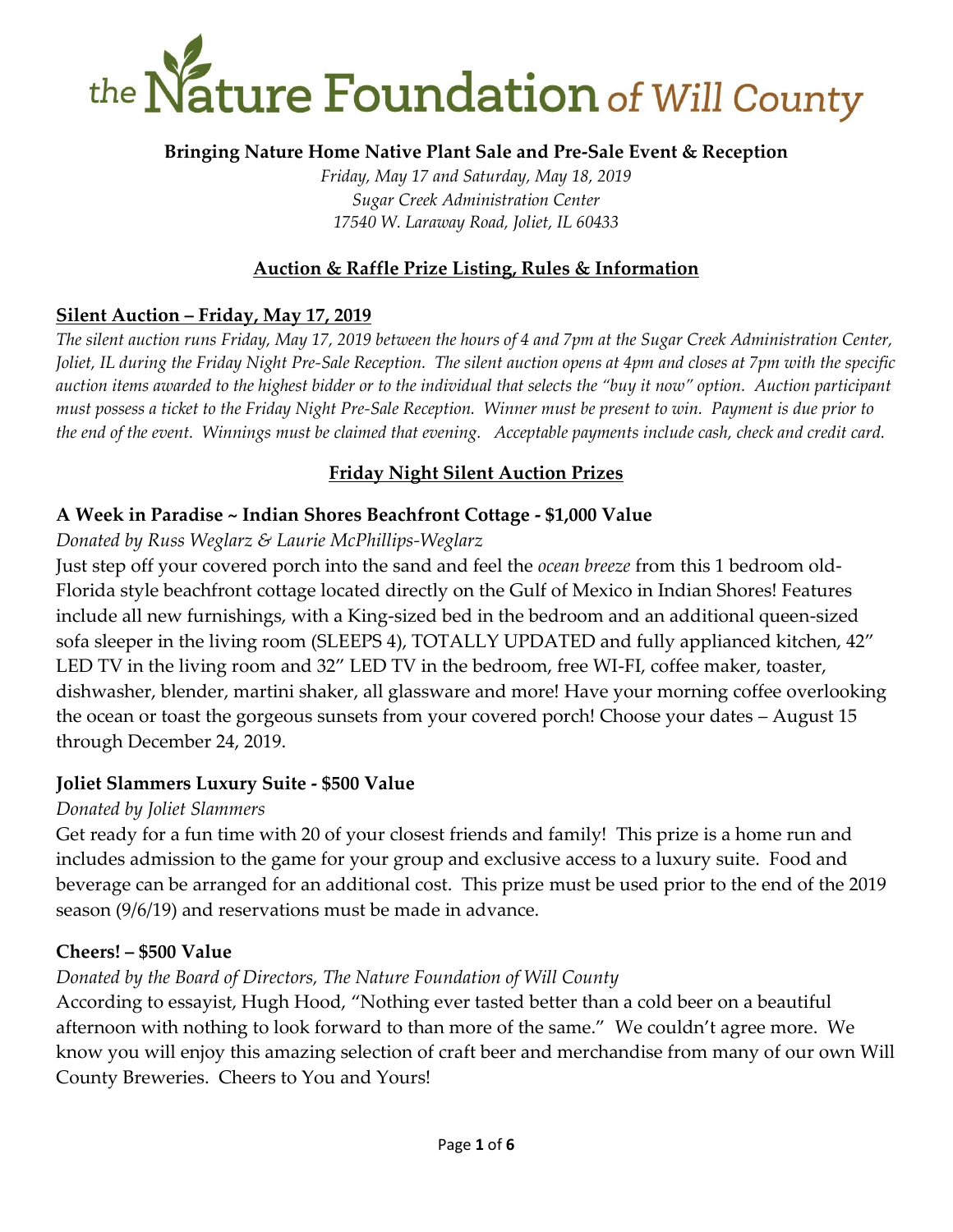# **Autobahn Teen Driving Academy Gift Certificate - \$390.00 Value**

# *Donated by Autobahn Country Club, 3795 CenterPoint Way, Joliet, IL 60436*

This is an intense one day program that teaches safe driving attitudes and advanced defensive driving skills, taught by professional racers and driving instructors. Your teen will learn the importance of having a safe driving attitude, the skills of how to handle a car, the importance of awareness and the potential results of distracted driving. Course enrollment is available throughout the season. Teen or young driver must have a valid driver's license to participate.

# **Lift Your Spirits! – \$375 Value**

# *Donated by the Board of Directors, The Nature Foundation of Will County*

Get your summer fun off to a great start with this amazing selection of spirits perfect for your next summer party or BBQ. Comes complete with a Vinobravo Deluxe 11-Piece Boston Cocktail Stainless Steel Drink Shaker Set, Recipe Book and a selection of fun accoutrements for the perfect cocktail. Caringly selected for you by our Board of Directors.

# **Winner's Choice - Landscaping Services - \$250 Value**

# *Donated by Lee Werner Excavating*

Have a large landscape project in mind but not sure where to start with your raw materials? Here's your solution! The Dirt Man will provide and deliver the winner's choice of 26,000 pounds of gravel (road grade mix) OR black dirt OR clay.

# **Un-Wine-D – \$250 Value**

# *Donated by the Board of Directors, The Nature Foundation of Will County*

Throw an amazing summer dinner party, sit back and relax with just a few close friends, or enjoy just by yourself as you appreciate this incredible selection of wines. Comes with a beautiful wine opener and a collection of wine glasses perfect for outdoor use.

# **Go White Sox! - \$235 Value**

# *Donated by The Law Offices of Donald Gould, Ltd.*

It's a home run with this evening with the White Sox! This prize includes 4 box seats to the Chicago White Sox VS Kansas City Royals game Tuesday, May 28 at 7:10pm, 4 passes to the Stadium Club and an official parking pass. Seats are located in Box 124, Row 19, Seats 5-8, along the 1st baseline.

# **Mom's Perfect Picnic Getaway! \$200 Value**

# *Donated by Bess Egelske & Jamie Donovan*

You deserve a little downtime! Get away for an afternoon with this collection of cozy comforts including a perfect picnic basket, a handmade lap quilt, a great book and magazine, a couple bottles of wine and some wine glasses perfect for outdoor use.

# **May Apple in Bloom - \$160 Value**

# *Donated by David Jagodzinski Photography*

Just imagine this beautiful photo of one of our spring woodland wildflowers, May Apple in Bloom gracing your home. Shot by nature and abstract photographer, David Jagodzinski, this art work will bring you joy for years to come.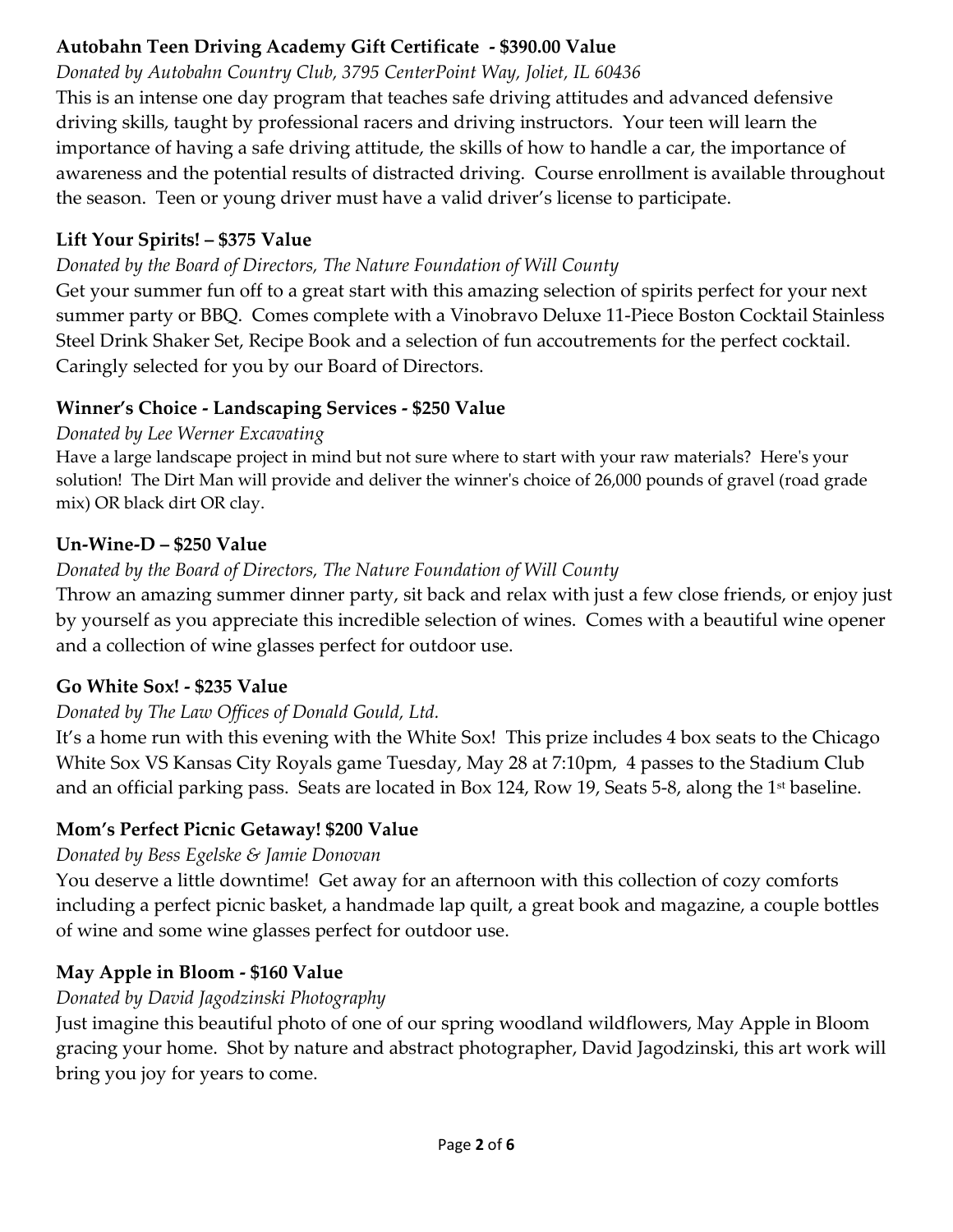### **Corinthian Bells Wind Chimes - \$135 Value**

### *Donated by Mark and Anita Schneidewind*

This beautiful wind chime resonates deeply throughout its surroundings. You'll enjoy its subtle bass undertones indoors and out. Proudly made in the USA, Corinthian Bells wind chimes combine excellence in design with incredible tones and resonance. The centrally suspended heavy-walled aluminum tubes along with the high-density striker give these chimes their outstanding tones and resonance. Overall length is 44 inches.

### **Blossoming Art Glass - \$130 Value**

### *Donated by Mike & Jamie Donovan*

The Kitras Art Glass Blossom Ball ornaments highlight our cultural belief that flowers are used to celebrate life's special moments. Flowers are given to commemorate friendship, appreciation, romance and sometimes just because! Celebrate these moments with two select pieces of Kitras Art Glass, flowers that never stops blooming and feature them in your home or in your garden with the Shepard's hook provided.

# **Folk Art Window - \$100 Value**

# *Handmade and Donated by Karen Fonte*

Catch the sunshine or moonlight with this unique, one-of-a-kind, repurposed art glass window made from nature-themed glass plates. This must-have item will be a perfect addition to your home.

# **Brickstone Brewery Collection - \$100 Value**

*Donated by Ragan Pattison & Steve Collins, Wight & Company*  Beer-lovers rejoice! This prize includes a collection of merchandise from Brickstone Brewery in Bourbonnais. It also includes a \$20 gift card good for food & drink. Enjoy!

### **August Hill Winery Basket - \$100 Basket**

Donated by Kayla Pennington & James Flax

Drink local with this delicious collection of wines from August Hill Winery in Utica, Illinois. Comes with very unique stainless steel wine cups and wine stoppers.

# **Preserves of Will County - \$100 Value**

### *Handmade & Donated by Phyllis Schulte*

Not only can you preserve nature, you can eat it too! You can't get these preserves anywhere else…seriously! Made with love by Phyllis Schulte, a Volunteer Steward, Master Gardener and Master Naturalist, this collection of preserves is sure to make your mouth water!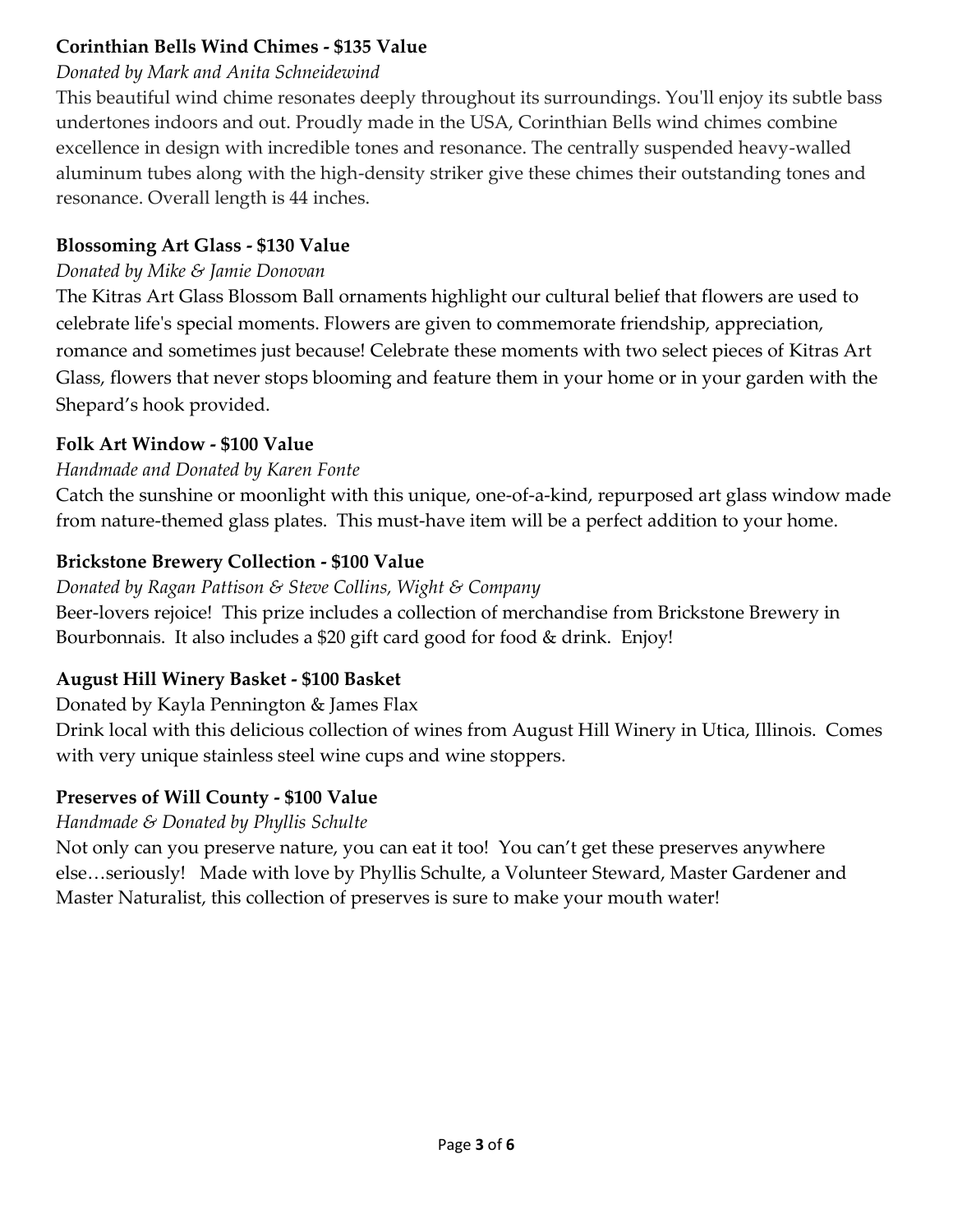#### **Raffle – Friday, May 17, 2019**

*The raffle runs Friday, May 17, 2019 between the hours of 4pm and 7:30 pm at the Sugar Creek Administration Center, Joliet, IL during the Friday Night Pre-Sale Reception. Each Friday Night Pre-Sale Reception ticket includes 1 complimentary raffle ticket. Additional raffle tickets are available for sale; \$5 each of 6 for \$20. The raffle opens at 4pm and winning raffle tickets are selected for each raffle item at 7:30 pm. Participants get to select the raffle prizes they would like to win. Raffle tickets must have the participants name and phone number. There is no limit to the number of entries a participant can make for any of the items. Winner need not be present to win. Winner must claim their prize within 30 days.* 

### **Friday Night Raffle Prizes**

#### **Glorious Gift Cards: Home & Garden - \$250 Value**

*Donated by Home Depot, Blaines Farm & Fleet, and Representative Margo McDermed*  This collection of gift cards has your weekend project covered! Prize includes a \$100 gift card to Alsip Nursery, 2, \$50 gift cards to Blaines Farm & Fleet, and a \$50 coupon for Home Depot*. (Home Depot coupon expires 6-30-19 so get shopping!)* 

#### **Glorious Gift Cards: Road Trip - \$250 Value**

*Donated by Exxon Mobil* Vroom…vroom! This collection of gift cards included 5, \$50 Exxon Mobil gift cards. Can you say "Road Trip?"

### **Glorious Gift Cards: Casual Dining - \$150 Value**

*Donated by Mark & Anita Schneidewind, Hayden's Crossing, Chili's & Taco Bell*  This collection of gift cards is for those that like a casual dining atmosphere, or just want to grab something on the run. Prize includes 2, \$25 gift cards to Heroes West in Joliet, a \$50 gift card for Hayden's Crossing in Wilmington, a \$25 gift card to Chili's, and a \$25 gift card to Taco Bell.

#### **Glorious Gift Cards: Fine Dining - \$125 Value**

#### *Donated by Mark & Anita Schneidewind*

This collection of gift cards is perfect for those that enjoy fine dining. Prize includes a \$75 certificate for Al's Steak House in Joliet, and a \$50 certificate for Syl's in Rockdale.

#### **Glorious Gift Cards: Shopping - \$60 Value**

*Donated by Kin-ko's Ace Hardware and Amazon* 

Get what you need with this selection of gift cards. Prize includes a \$10 Ace gift card and a \$50 Amazon gift card.

#### **Rock the Woods! - \$100 Value**

#### *Donated by Cynthia Harn*

Join us on Friday, August 30<sup>th</sup> at Lower Rock Run Reserve for our Donor Appreciation Night. Enjoy 4 complimentary tickets to the VIP area while you are sporting this Picnic-Perfect Backpack. This all in one portable bag comes set with everything you need for a group of 4 including place settings, cutlery, salt and pepper shakers, wine glasses, and a picnic blanket. There is also an insulated side cooler bag perfect for that chilled bottle of wine.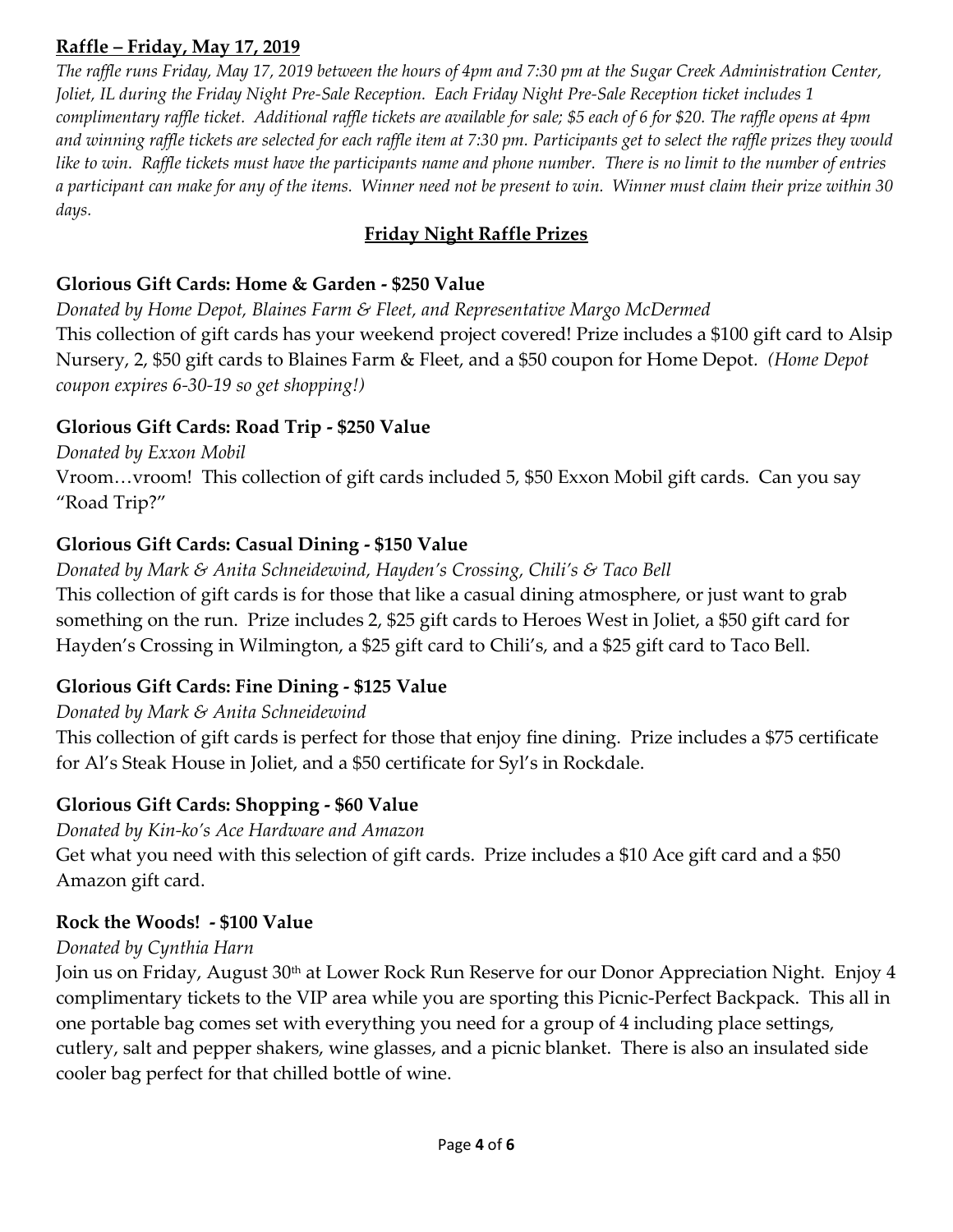### **Flutterby Collection - \$100 Value**

#### *Donated by Phyllis Schulte*

Inspired by the National Park Quilt Exhibition, Volunteer Steward Phyllis Schulte created this unique, one-of-a-kind butterfly wall hanging. Also included is a butterfly throw and wood butterfly.

#### **Cardinals in Winter - \$ 100 Value**

*Donated by the Will County Farm Bureau* This canvas print is perfect for any nature lover and captures the splendor of our winter birds.

### **A Woodland Owl - \$30 Value**

#### *Donated by the Will County Farm Bureau*

Haunting and beautiful, just imagine this stunning woodland owl canvas print in your home or office!

### **Harvesting the Rain- \$75 Value**

### *Donated by The Conservation Foundation*

Rainwater is exactly what your garden and houseplants need and want! Start harvesting the rain and take advantage of this amazing resource.

### **A Barrel of Rain - \$90 Value**

*Donated by the Will-South Cook Soil and Water Conservation District*  Collecting rain is easy with this complete kit including the barrel, a flex fit downspout kit, and rain gauge.

### **Frida Kahlo Gift Bag - \$75 Value**

### *Donated by Cynthia Harn & The Forest Preserve District of Will County*

Perfect for Frida fans, this prize includes a book of inspirational quotes and wise words from this legendary icon, the movie, "Frida," with 6 Academy Award nominations, a tote bag, 2 commemorative copies of Frida Kahlo's Garden exhibit from Four Rivers Environmental Education Center, as well as Artists Pencils, Oil Pastels and a Sketch book to fuel your inspiration.

#### **Bat House - \$75 Value**

### *Donated by the Forest Preserve District of Will County*

Bats play a vital role in natural pest control. Just imagine fewer mosquitoes this summer when you put up this bat box. Houses should be elevated 12 to 20 feet in a sunny location where they will get 6- 8 hours of sunlight.

### **Sunflower Wind Spinner - \$35 Value**

#### *Donated by Ann Dralle*

The sunflower symbolizes longevity and luck. Bring beauty to your yard with this stunning wind spinner made with weather resistant finish and dual rotors that catch even the slightest breeze.